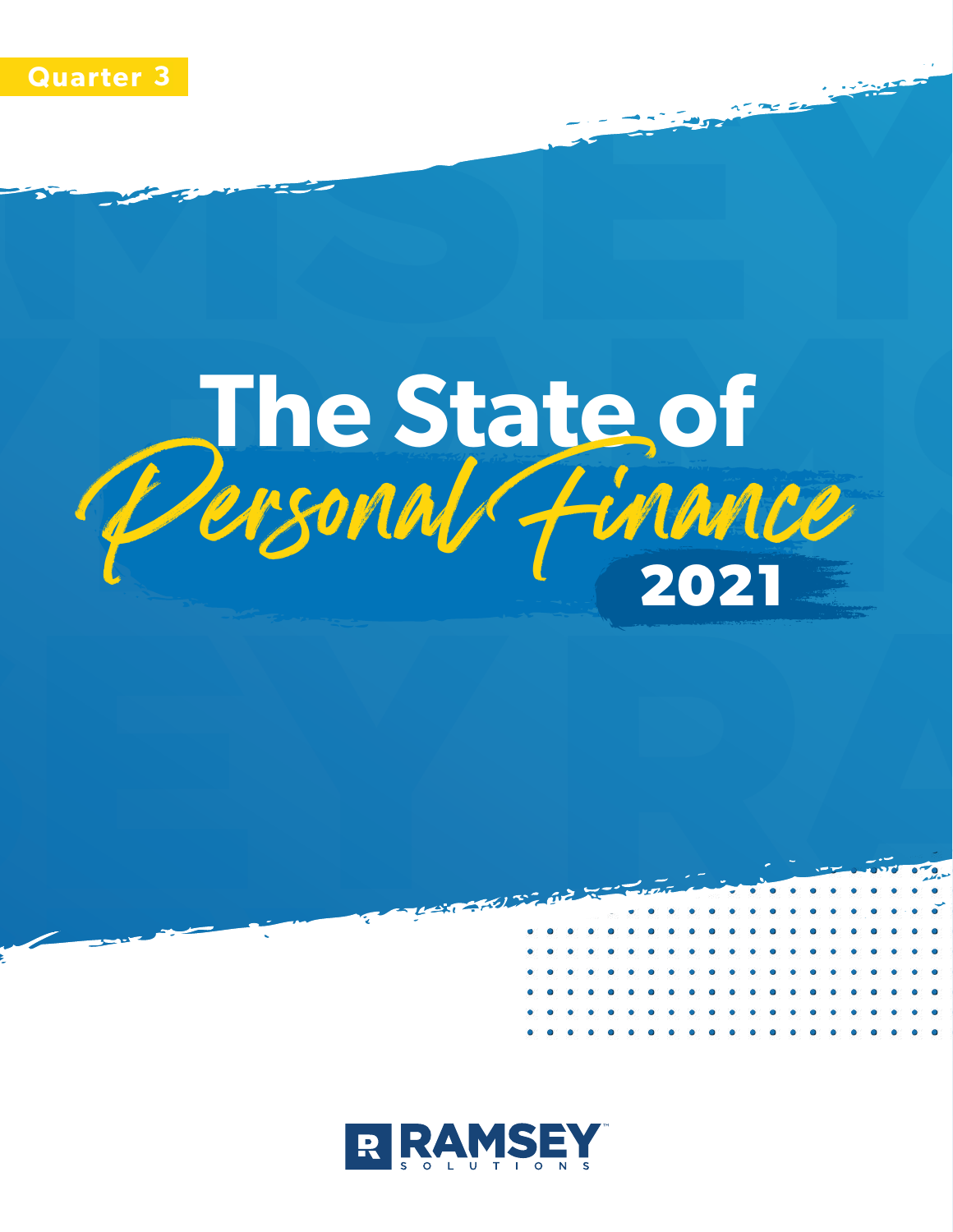# **State of Personal Finance 2021 | Q3**

feeling from rising inflation and what that means for their upcoming holiday spending. The study also explores shoppers' plans for big sales days like Black Friday and Cyber Monday and how their attitude around these events and their "can't miss" deals may be shifting. The year is winding down, but the busy holiday shopping season is still ahead. The latest quarterly release of The State of Personal Finance study from Ramsey Solutions digs into the pain consumers are

landscape like buy now, pay later services and cryptocurrency. We'll also take a look at how Americans are engaging with new products and services in the financial

## **Consumers Feel the Pain of Inflation in Their Pocketbooks**

normally buy in the last three months. Consumers are seeing these increases the most on everyday items like groceries (82%) and gas (66%). But inflation's reach goes beyond that with nearly half (48%) of consumers seeing higher prices on household goods, 38% on clothing, and 19% on furniture. **Personal Finances and Money Stress** high as 5% in 2021, and it's not going unnoticed. The majority of Americans (79%) say their money Prices for consumer goods have been rising throughout the year. Americans have faced inflation as doesn't seem to go as far as it used to, and eight in 10 have experienced higher prices on the things they





year ahead.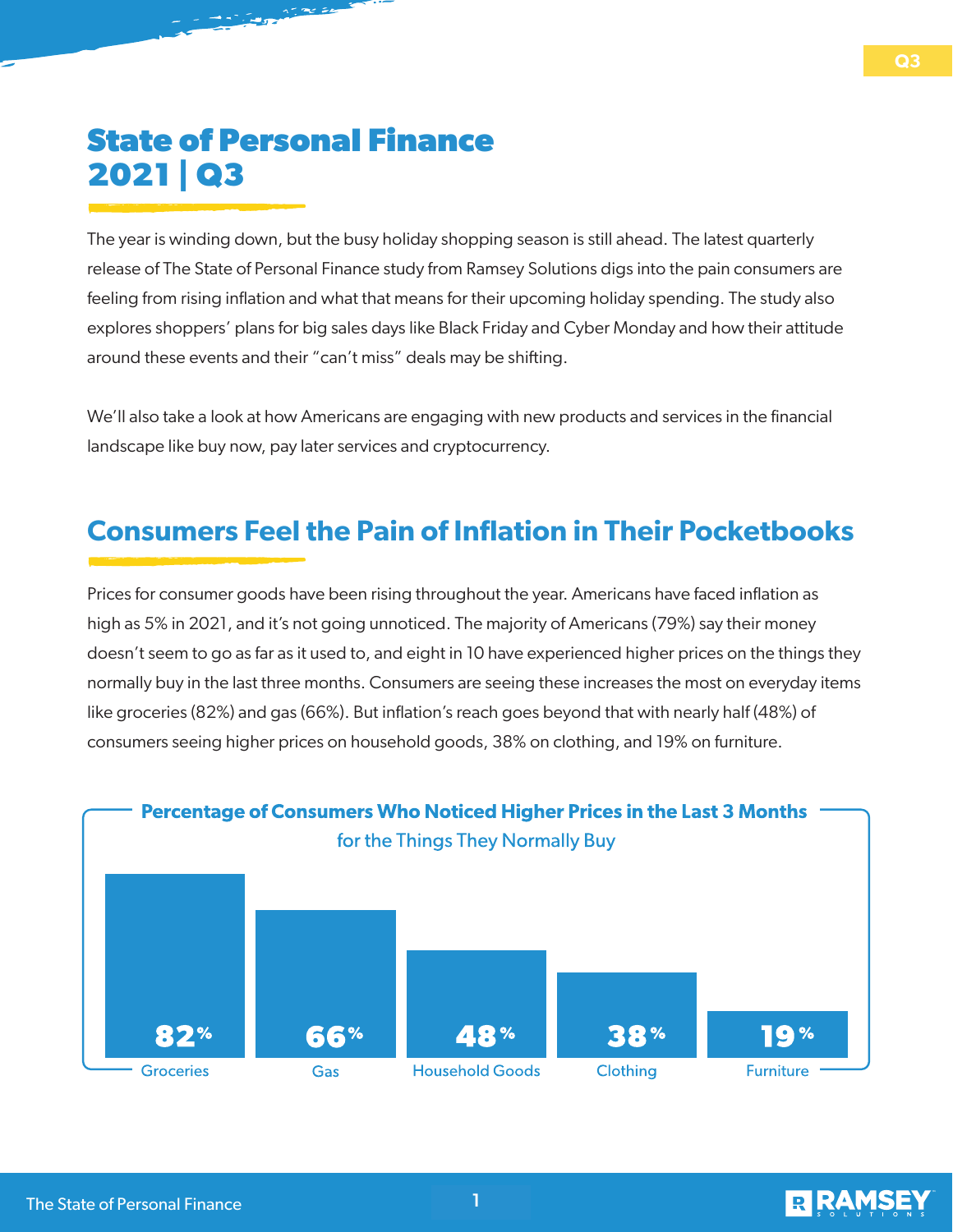larly hard, with nearly one-third (31%) saying inflation has had a significant impact on their day-to-day  $\blacksquare$ Those rising prices are starting to hit people in the wallet. Two-thirds of Americans say inflation has had an impact on their day-to-day finances, with one in five experiencing a significant impact. And those in debt fared even worse. People with consumer debt (28%) were more than twice as likely to say inflation has had a significant impact on their day-to-day finances compared to those who are consumer debt-free (13%). Inflated prices for these everyday goods are hitting those who live paycheck to paycheck particufinances.

# financial setback of the pandemic, with those in debt more likely to doubt ever bouncing back. **How Much of an personal finances and money as the significant stress. Yet American stress.** Yet  $\mathbf{A}$ forward-thinking retirement savings as the financial goal. And despite the financial goal. And despite the financial goal of  $\mathcal{A}$ past year, the majority of Americans (79%) are hopeful about their personal finances in the year ahead. **Personal Finances and Money Stress**



With consumer prices on the rise across the board, consumers will have to increase their income or tighten their budgets. Many will face hard choices as we head into the end of the year and the busy holiday shopping season.

### anter Fian to spend more on the Hondays<br>|<br>|-**One-Quarter Plan to Spend More on the Holidays This Year**

with the year's biggest shopping season right around the corner, many Americans are already making<br>their holiday spending plans. Four in 10 expect to spend on Thanksgiving, 68% are planning to spend. their nollday spending plans. Four in TO expect to spend on Thanksgiving, 68% are planning to spend on<br>Christmas, and one in five will spend on New Year's Eve. On average, they're planning to spend \$216 on their holiday spending plans. Four in 10 expect to spend on Thanksgiving, 68% are planning to spend on Thanksgiving and \$641 on Christmas. For Thanksgiving, the top expenses are decorations and gifts. While at Christmas, not surprisingly, gifts are the top expense, with decorations and candy rounding out the top spending categories.



**Q1 Q3**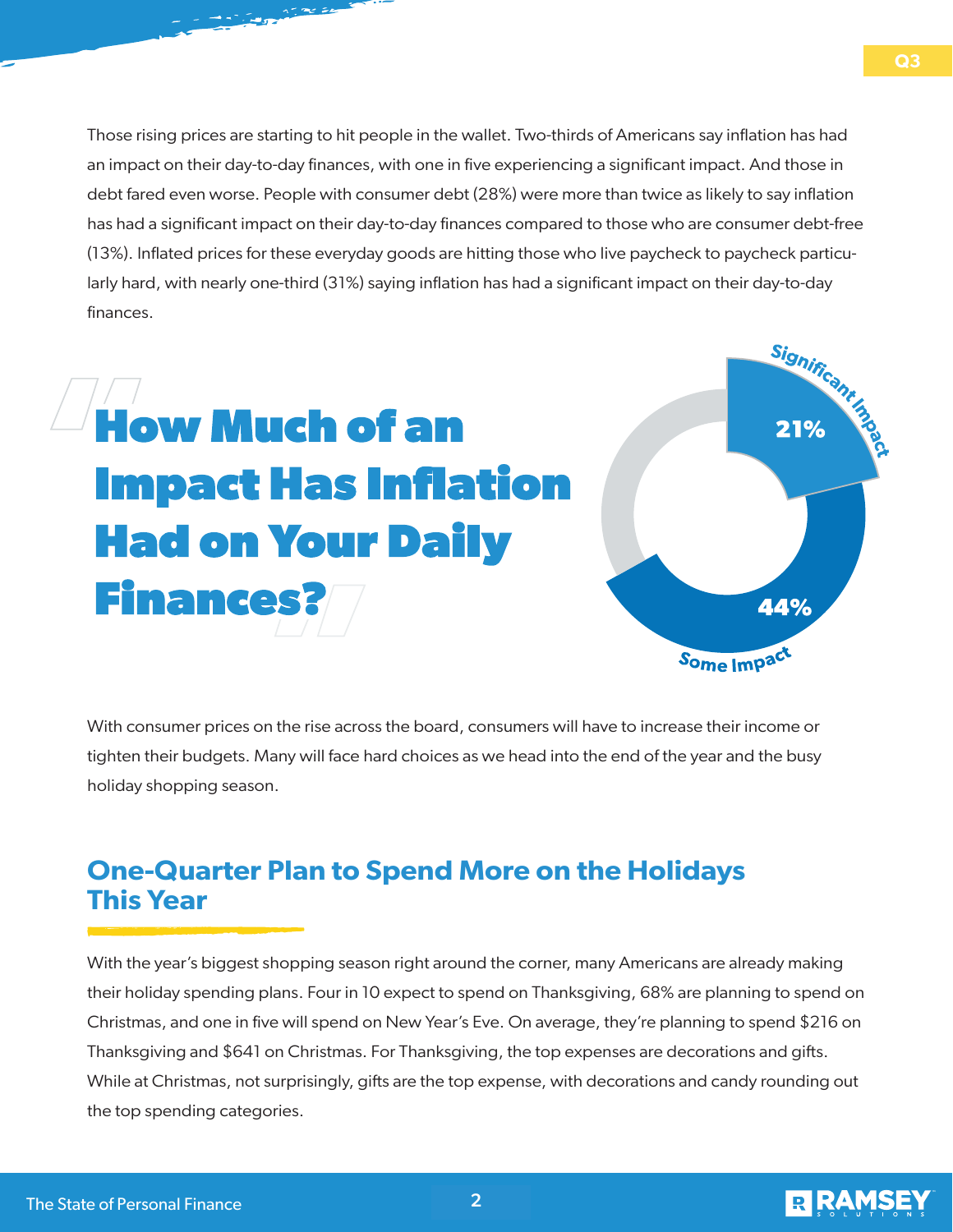for their holiday spending. And after a pared-down holiday season last year, one in five say they'll spend more on Thanksgiving than they did last year, while 25% are planning to spend more on Christmas this year than last year. With the holiday shopping season starting earlier and earlier every year, many shoppers are getting an early start on holiday budgeting as well. More than a third (35%) say they start saving for their Christmas or holiday spending by September. However, on the other extreme, nearly three in 10 (29%) don't plan ahead at all

# $\mathcal{S}$  set the pandemic, with the pandemic, with the pandemic,  $\mathcal{S}$  $\Box$ stress, worre, worre, fear, worre, they reported a range of emotions when it comes to money. In fact, they reported a range of emotions when it comes to money. In fact, they reported a range of emotions when it comes personal finances and money as their number of significant stress. Yet American the Significant stress. Yet American  $\sim$  , ranking retirement savings as the financial goal. And despite the financial goal. And despite the financial goal. And despite the financial goal. And despite the financial goal. And despite the financial goal. And past year, the majority of Americans (79%) are hopeful about their personal finances in the  $\frac{D}{D}$  $\blacksquare$ **Compared to 2020**



### sleep over their personal finances. Nearly half (47%) of Americans are always worried they'll have an **Technology Is the Top Category for Black Friday Deals, but the Majority Don't Think Those Sales Are Unique**

**PERSONAL FINANCES**<br>PERSONAL FINANCES **PERSONAL FINANCES EN EL ENTRE EL ENTRE EL ENTRE EL ENTRE EL ENTRE EL ENTRE EL ENTRE EL ENTRE EL ENTRE EL ENTRE EL ENTRE EL ENTRE EL ENTRE EL ENTRE EL ENTRE EL ENTRE EL ENTRE EL ENTRE PERSONAL FINANCES**<br>PERSONAL FINANCES **PERSONAL FINANCES AND PERSONAL FINANCES PERSONAL FINANCES PERSONAL FINANCES PERSONAL FINANCES** special shopping days, with more than half (55%) saying they'll shop on Black Friday, 44% on Cyber rony-two percent (42%) say they will shop on Black Fhday, 33% will shop of Small Business Saturday. Millennials are even more likely to<br>13% will shop on Small Business Saturday. Millennials are even more likely to<br>1ng days Americans, especially millennials, are planning to take advantage of Black Friday and Cyber Monday deals this year. Forty-two percent (42%) say they will shop on Black Friday, 35% will shop on Cyber Monday, and 13% will shop on Small Business Saturday. Millennials are even more likely to shop on these Monday, and 16% on Small Business Saturday.

Shoppers will load up their carts with more than holiday gifts. Many are planning to buy things they and their family need and want as well. In fact, while 71% plan to buy gifts for other people on Black Friday



**Q1 Q3**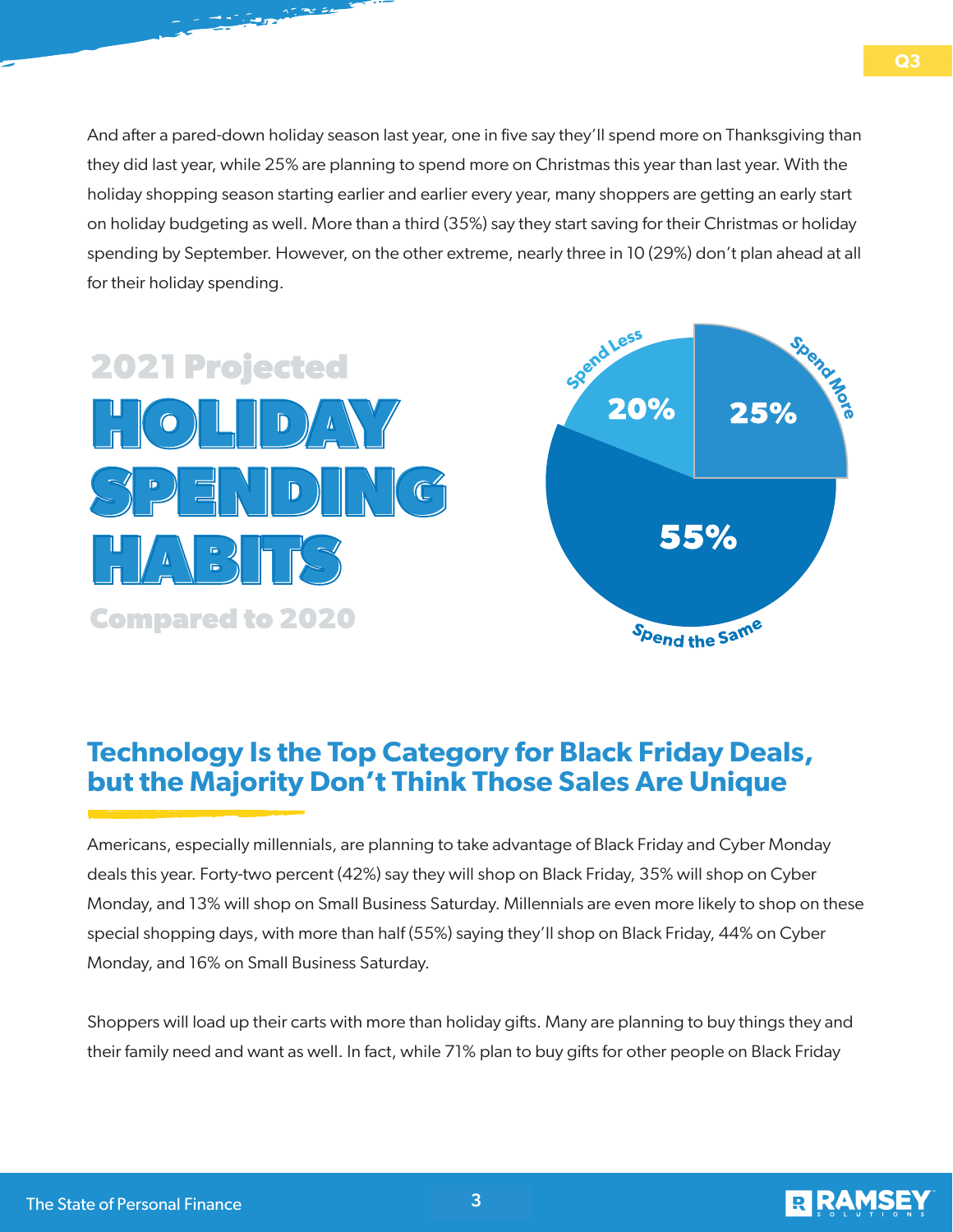and Cyber Monday, nearly half (48%) say they'll buy items for themselves or for their family that they need, while nearly a quarter (22%) plan to buy items for themselves or their family that they want  $(non-gifts).$ 

say they'll shop for technology like computers, phones and tablets this year on Black Friday and Cyber Monday. Forty-eight percent (48%) plan to buy clothing, 36% will look for deals on toys, 27% say they'll buy appliances, and 23% plan to buy furniture. Millennials especially are planning to shop for upgrades for their homes this holiday season. Thirty-seven percent (37%) of millennials shopping on Black Friday Technology tops most shoppers' Black Friday and Cyber Monday shopping lists. More than half (52%) and Cyber Monday will look for deals on appliances, while 31% plan to buy furniture.

But while Black Friday and Cyber Monday are best known for their deeply discounted items and crazy sales, those offers aren't always best for shoppers and their budgets. In fact, the research shows that many let the frenzy of those shopping holidays get away from them. Forty-two percent (42%) of Black Friday and Cyber Monday shoppers admit that they often get sucked in by the deals and end up buying **Personal Finances and Money Stress** money regrets as they head into the season. more than they originally planned. Another 37% say they regret purchases they've made on Black Friday or Cyber Monday in the past. Consumers need to make a holiday shopping plan and stick to it to avoid





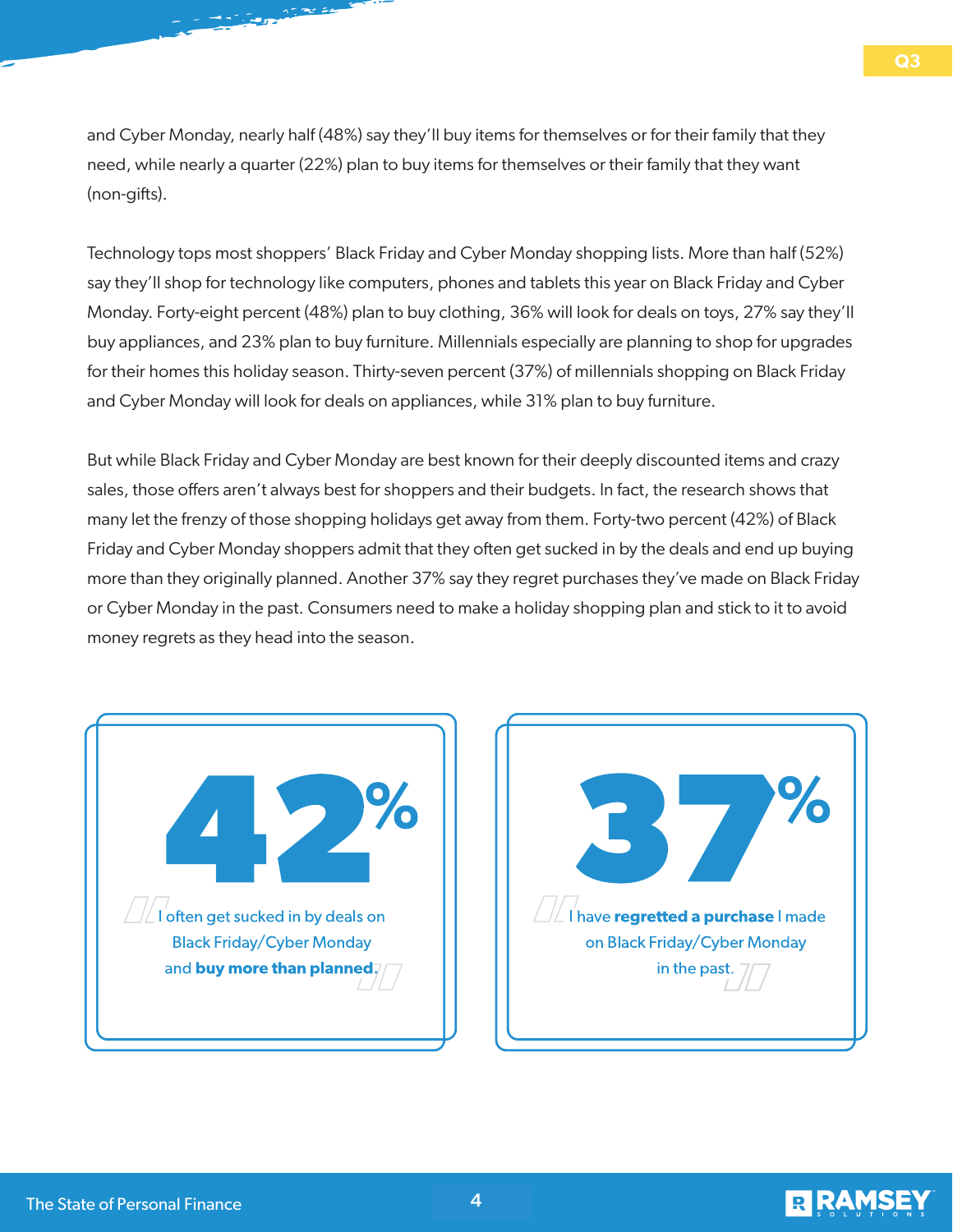The research also shows that the power of these holiday shopping events may be decreasing in the eyes of consumers. Six in 10 feel like Black Friday and Cyber Monday deals aren't any better than other sales throughout the year. Educated consumers are beginning to see through some of the gimmicks of these big holiday sales promotions and make smarter choices with their finances.

### In March of 2020, America shut down in response to COVID-19, a global pandemic on a scale none The Majority Who "Buy Now" Don't Always "Pay Later"

including finances. Thirty-four percent (34%) of Americans don't believe they'll recover from the

Another shift in consumer habits shows that buy now, pay later (BNPL) services are becoming more Klarna in the last three months. BNPL services allow shoppers to split the cost of an item into several payments made over time. But the data shows that the majority of those who use these services have missed a payment. Of the 22% who used a buy now, pay later service in the last 90 days, 74% have missed a payment in their payment plan. common. Nearly one in four online shoppers have used a BNPL payment service like AfterPay, Affirm or



**PERSONAL FINANCES**<br> **PERSONAL FINANCES**<br> **PERSONAL FINANCES**<br> **PERSONAL FINANCES**<br> **PERSONAL FINANCES**<br> **PERSONAL FINANCES**<br> **PERSONAL FINANCES AND MONEY**  payment plan, compared to 69% of Gen X and 50% of boomers of Gen X and 5% of boomers. And 88% of Gen Z and 78% of millennials have missed payments in their BNPL<br>payment plan, compared to 69% of Gen X and 50% of boomers the last three months, 30% of Gen Z and 42% of millennials have used BNPL services, compared to only 19%



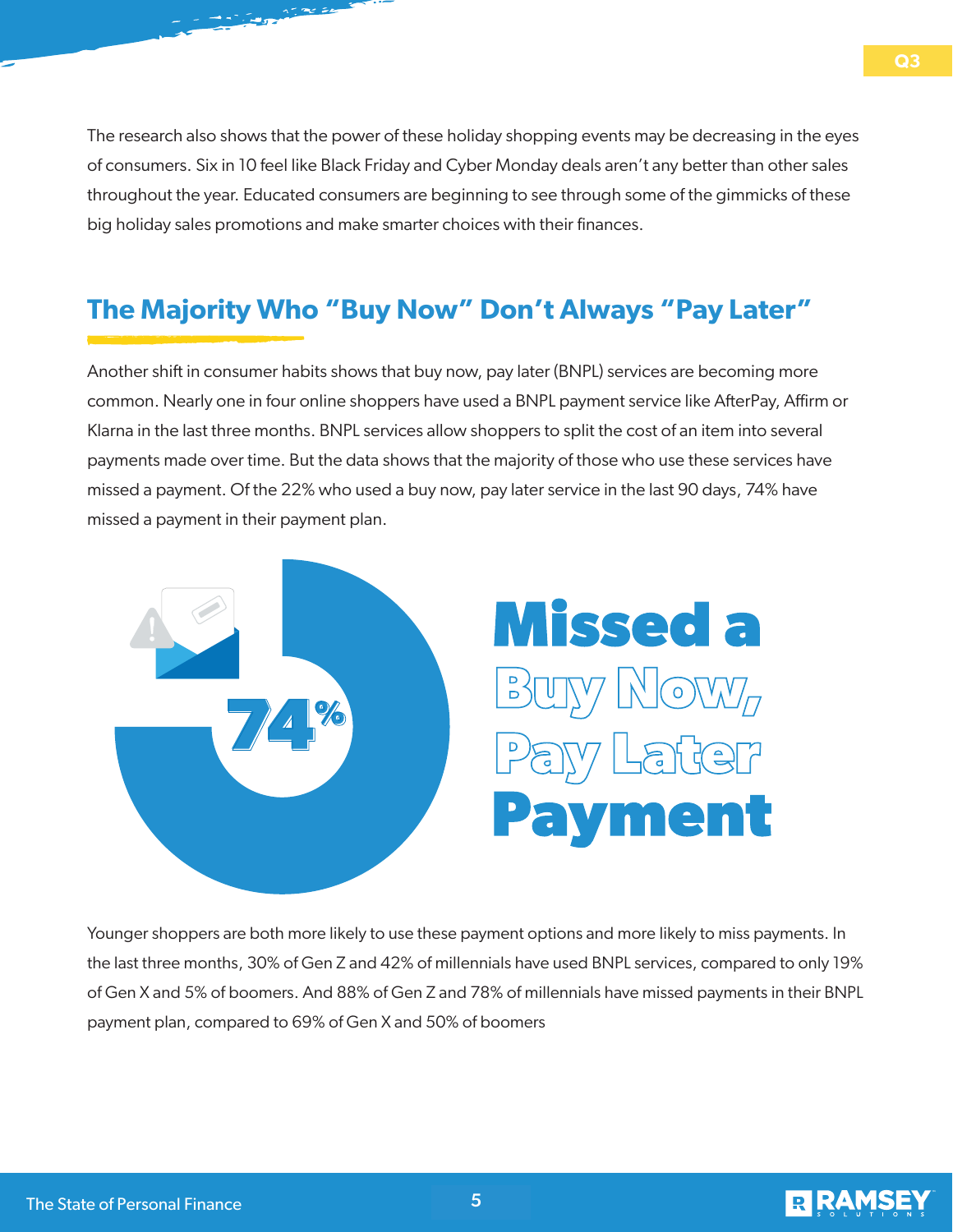In March of 2020, America shut down in response to COVID-19, a global pandemic on a scale none 53% of households making under \$50,000, and 68% of households making \$50,000–99,000. Not only are younger consumers more engaged with this newer form of payment, but so are more affluent households. More than one-third (35%) of households making more than \$100,000 have used a BNPL service, compared to only 13% of households making less than \$50,000 and 21% of households making \$50,000–99,000. More affluent households were also more likely to miss payments, with 82% of those making more than \$100,000 admitting to missing a payment in their BNPL payment plan, compared to

### including finances. Thirty-four percent (34%) of Americans don't believe they'll recover from the **Many Are Curious About Cryptocurrency but Still Hesitant to Get Involved**

Stress, worry, fear—Americans feel a range of emotions when it comes to money. In fact, they report

The buzz around cryptocurrency continues to build, with more and more retailers accepting it as a form of payment. However, many Americans are still clueless about this complicated new market. Twenty-seven percent (27%) say they have no idea what cryptocurrency is, while only 14% say they have a very clear understanding of cryptocurrency.

and 40% of millennials have purchased it. Higher income households are also more likely to have gotten involved with cryptocurrency. Thirty-six percent (36%) of households making more than \$100,000 have purchased cryptocurrency, compared to 20% of households making \$50,000–99,000 and only 13% of households making under \$50,000. This age group was also concerned here age group and the most concerned here  $\frac{1}{2}$ **Personal Finances and Money Stress** embrace it. One-quarter (25%) of millennials say they have a very clear understanding of cryptocurrency, Despite that, 22% have purchased cryptocurrency, with younger generations being more likely to

"I am interested in learning Tam interested in learning<br>more about cryptocurrency."

reports feeling this way.

**PERSONAL FINANCES** 

**PERSONAL FINANCES** 

**AND MONEY AND MONEY**  it's too volatile and unregulated."